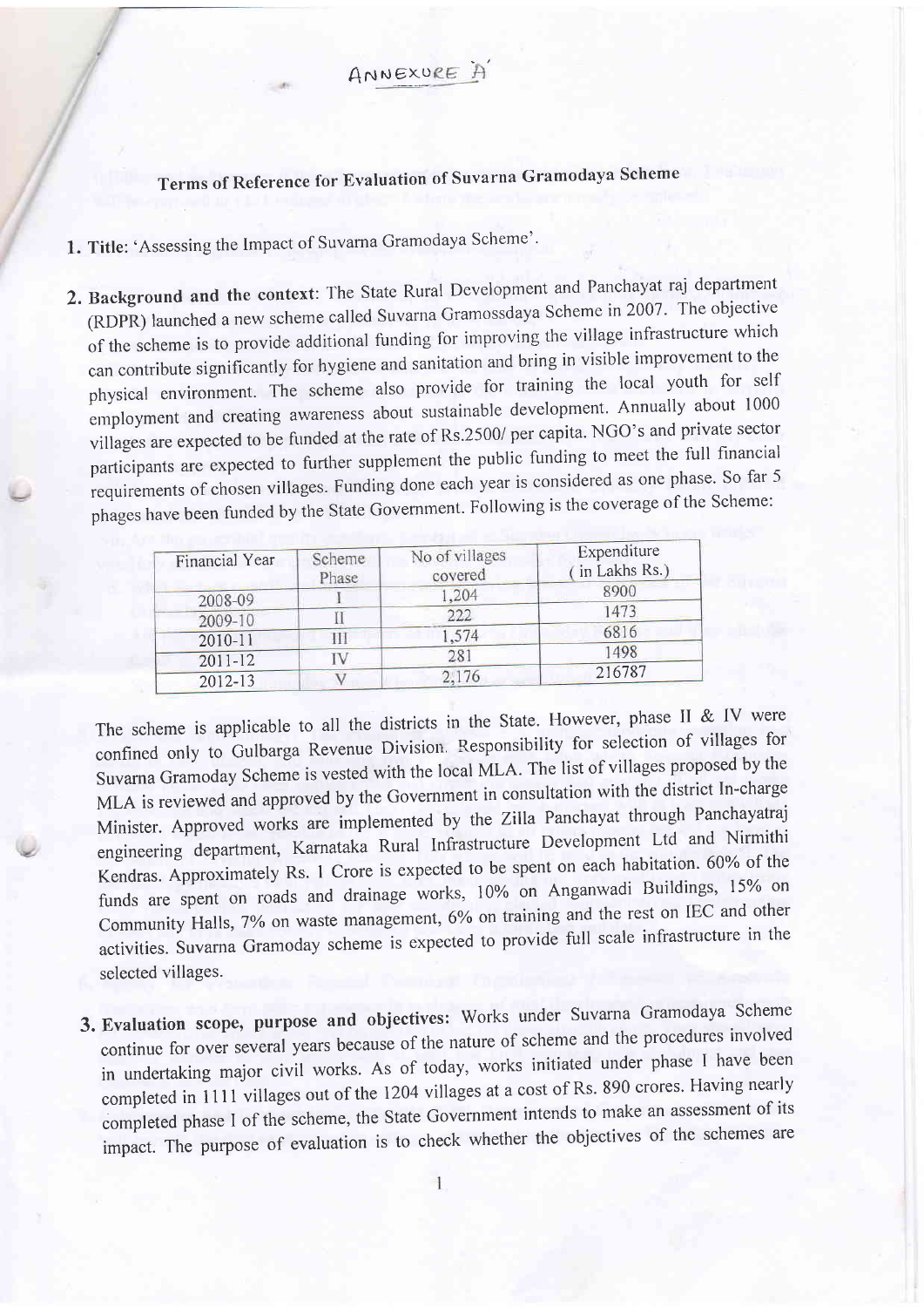fulfilled and to examine if the scheme needs to be continued in its present form. Evaluation will be confined to 1111 villages of phase I where the works are already completed.

## 4. Evaluation questions: Following are the evaluation questions:

- i. Is the process followed for selection of the villages for implementing Suvarna Gramoday Scheme appropriate? Are any deserving villages left out?
- ii. Are the anticipated outcomes of Suvarna Gramoday Scheme achieved?
- iii. Are all the community needs of the villages met fully by Suvama Gramoday Scheme?
- iv. To what extent the improvements noticed in the villages can be attributed to Suvarna Gramoday Scheme?
- v. Is there any overlap or duplication of Suvarna Gramoday Scheme works with any other ongoing program?
- vi. Are the benefits of Suvarna Gramoday Scheme distributed equitably among different castes and communities in the villages?
- vii. Are the prescribed quality standards maintained in Suvarna Gramoday Scheme works?
- viii. How satisfied are the citizens with the Suvarna Gramoday Schemes?
- ix. What factors contributed to achieving/not achieving intended outcomes of the Suvarna Gramoday Schemes?
- x. Are there any unintended consequences of Suvarna Gramoday Scheme and if so what are they?
- xi. Should Suvarna Gramoday Scheme be continued or not? Why?

v.

- 5. Evaluation methodology: The evaluation methodology includes randomly selecting two taluks in each district, and selecting two villages in each taluk where Suvarna Gramoday Scheme Phase I has been implemented and check the quality and quantity of all the works implemented and assess the impact. This results should bench marked with at least one village in district which is comparable to the scheme villages in all others aspects but did not have in the benefit of Suvarna Gramoday Scheme. This village will be used as the counterfactual. The methodology includes field visit to work sites, documenting the work quality and utility using short videos/photos, interacting the user community, elected representatives, implementing officers and keys stake holders to obtained necessary information and data.
- 6. Agency for evaluation: Reputed Consultant Organizations / Research or Academic Institutions who have prior experience in evaluation of rural development programmes worth Rs. 5OOcrores or above alone will be entitled to bid for the evaluation study. They should have adequate number of field teams with at least one civil engineer, ons sociologist and one economist in each team.
- 7. Deliverables and time schedule: The RD & PR Department of Govemment of Karnataka will provide the data of district-wise villages covered under the Suvarna Gramoday Scheme.